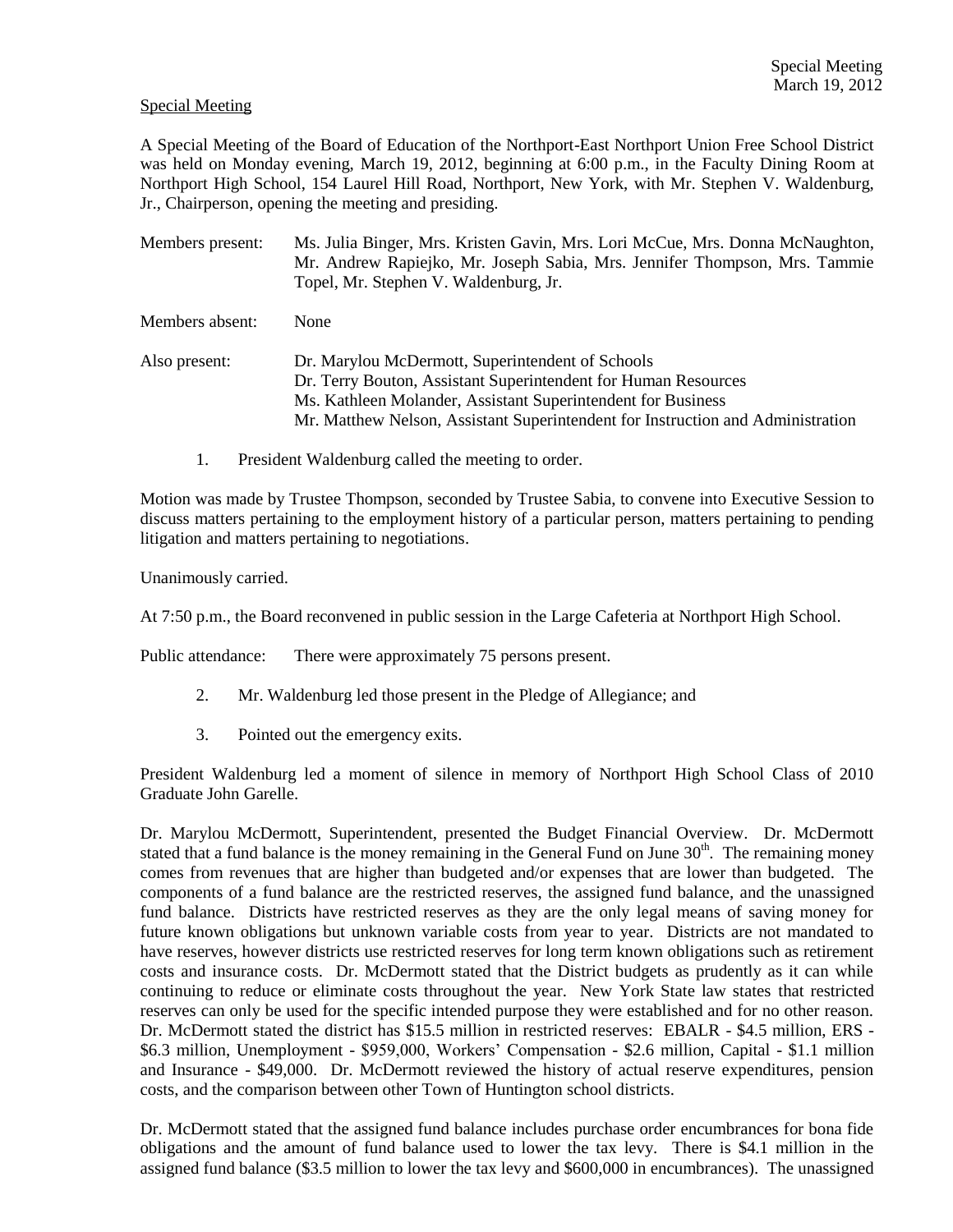fund balance is money available for contingency expenses. The legal unassigned fund balance cap is 4% of a district's budget. The District is at 3.99% which is approximately \$6 million. Dr. McDermott stated that contingency expenses are increases in student population, mid-year State Aid cuts, additional Special Education costs, emergency maintenance of ten buildings, unanticipated overtime expenses, unfunded mandates, acts of nature, unanticipated energy costs and unanticipated medical support for students. Dr. McDermott reviewed the District's history of budgetary "under-spending", unknown variable costs and continued long term planning.

There was a discussion regarding restricted reserves, ARRA money, fund balance reduction, property tax report card, and the unassigned fund balance.

## 4. DISCUSSION OF SUPERINTENDENT'S PROPOSED 2012-2013 BUDGET

| <b>Function Code</b> | Description        |
|----------------------|--------------------|
| 1010                 | Board of Education |

Ms. Molander stated that expenditures included Nassau-Suffolk School Boards Association dues and New York State School Board Association dues.

| 1040 | District Clerk             |
|------|----------------------------|
| 1060 | District Meeting           |
| 1240 | Chief School Administrator |

Trustee Thompson noted that Dr. McDermott is taking a pay freeze again.

Ms. Molander stated that the clerical salaries reflect a 2% increase for 2011-2012 and also a 2% increase for 2012-2013 in accordance with the MOA that was signed.

1310 Accounting

Ms. Molander stated that the cost of Finance Manager software system was previously charged to an instructional code and the auditors said that was not appropriate so the expenditure was moved into the code most appropriate.

| 1311 | <b>Business Administration</b> |
|------|--------------------------------|
| 1320 | Auditing                       |
| 1325 | Treasurer                      |
| 1345 | Purchasing                     |
| 1380 | <b>Fiscal Agent Fees</b>       |
| 1420 | Legal                          |
|      |                                |

Ms. Molander stated that the hourly fee for Ingerman Smith, LLP is currently \$195 and a 4% increase was factored in.

| 1430 | Human Resources                 |
|------|---------------------------------|
| 1480 | Public Information and Services |

Ms. Molander stated that certain mailings such as the school lunch mailings are required by law.

1620 Operation of Plant

Ms. Molander stated that the code includes overtime or extra help for transportation employees for field trips or athletic trips. Ms. Molander stated that the district code is only responsible for \$26,000 and any amount over is transferred from the field trip or athletic codes.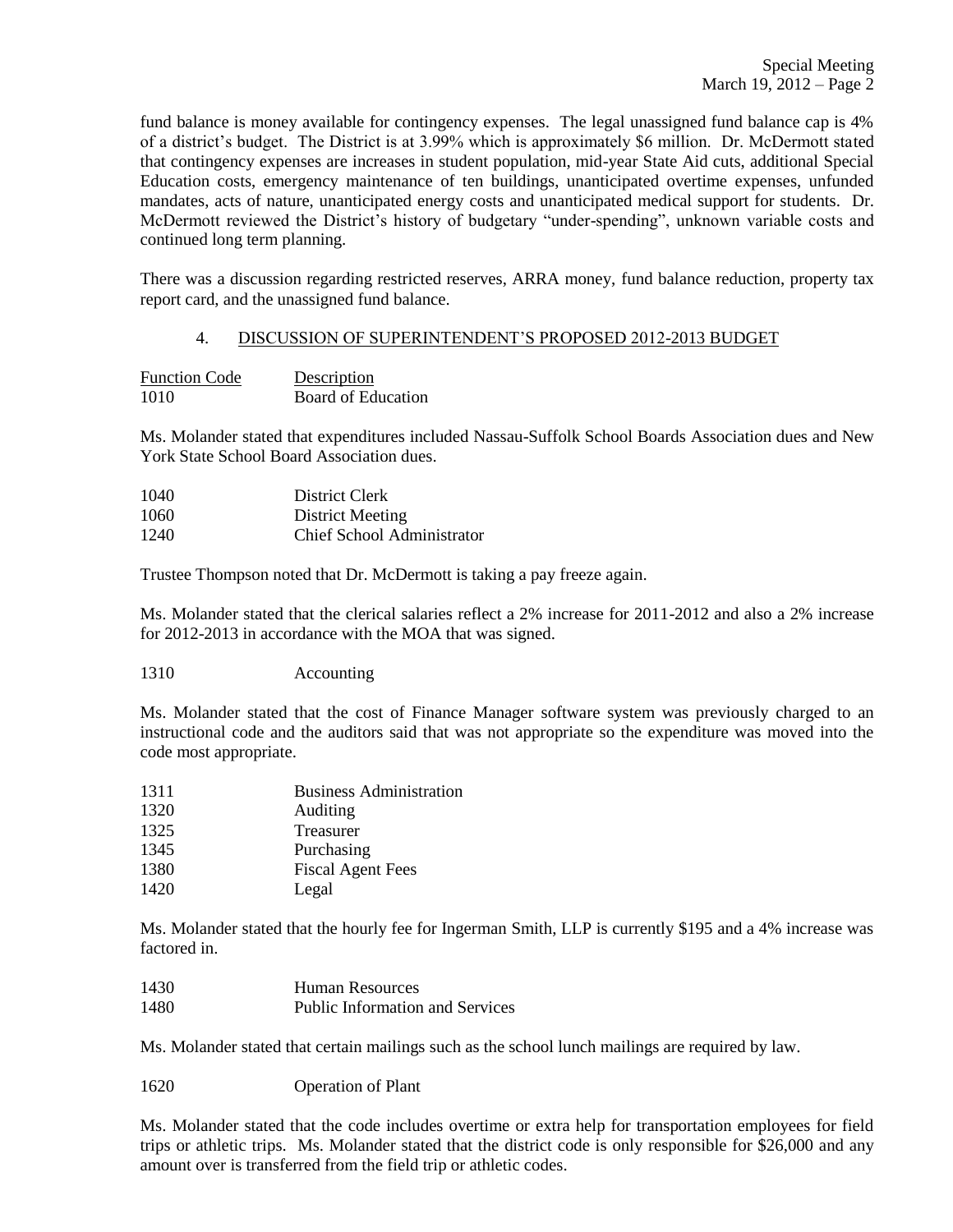Mr. Briggs, Security Supervisor, stated that the increase in security cameras is critical to the success of the security program to identify subjects in incidents and monitor activity within the schools. Mr. Briggs stated that additional cameras are needed to cover gaps in coverage and that he is requesting 76 additional cameras.

Ms. Molander stated that the code covers service monitoring contracts, fire alarm, intrusion alarm, and contractual services for these items.

Mr. Tony Resca, Superintendent for Buildings and Grounds, stated that BOCES health and safety specialists do investigations such as air quality and also do training.

Trustee McCue stated that an energy performance contract was approved at the last meeting to realize energy costs savings.

1621 Maintenance of Plant

Mr. Resca stated that this code covers maintenance of the plan including upgrades to systems, materials such as plumbing supplies, electrical supplies, contract services such as floor work, asbestos abatement, tree removal, tipping fees for refuse and waste charges to the Town of Huntington.

1660 Central Warehouse

Ms. Molander stated that the increase of \$3500 is for new tires and battery system for a 1974 fork lift.

1670 Central Printing and Mailing

Ms. Molander stated that the lease is year four of a five year lease for 21 copy machines.

There was a brief discussion regarding ways of reducing postage and eliminating mailings.

| 1680 | <b>Central Data Processing</b> |
|------|--------------------------------|
| 1910 | Insurance                      |

Ms. Molander stated that this code includes insurance on vehicles and boiler insurance

| 1920 | <b>School Association Dues</b>    |
|------|-----------------------------------|
| 1930 | Judgment and Claims               |
| 1980 | MTA Payroll Tax                   |
| 1981 | <b>BOCES</b> Administrative Costs |

Vice President McNaughton stated that she has been attending the BOCES Board meetings.

| 1989 | Unclassified                           |
|------|----------------------------------------|
| 2010 | Curriculum Development and Supervision |
| 2020 | Supervision – Regular School           |

Ms. Molander stated that the code includes a change in salary for a retirement replacement. Ms. Molander also noted that the clerical codes include a 2% increase for 2011-2012 and a 2% increase for 2012-2013 due the clerical agreement.

| 2040 | Supervision – Special Schools     |
|------|-----------------------------------|
| 2060 | Research, Planning and Evaluation |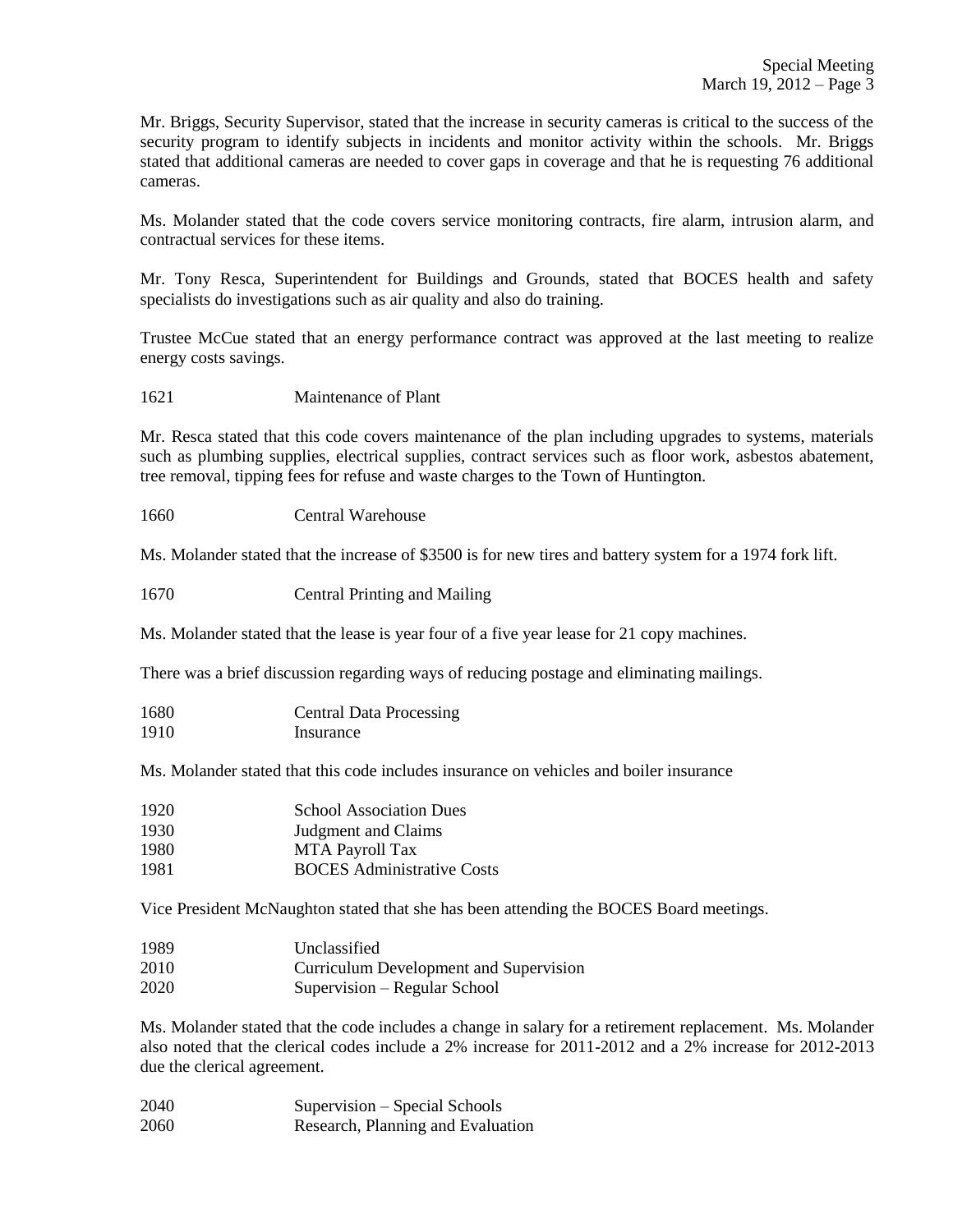Trustee Sabia stated that the District can run on a \$139 million budget and he does not understand why they are talking about cuts to programs.

2070 In-service Training – Instruction

Ms. Molander stated that this is a contractual item and money not used is rolled back into the budget.

2110 Teaching – Regular School

Trustee Topel stated that a few members on the Board would like to see a 0% budget and that they don't need to hear what it would do to students and programs. They should be looking for other ways to cut the budget without cutting programs.

Trustee McCue stated that the community needs to fully understand what is involved between the two budgets presented.

Vice President McNaughton stated that she feels very comfortable with the philosophy of long range fiscal planning and is fearful if they veer off course they will be like many other districts cutting staff and programs.

Trustee Sabia stated that nobody wants to cut classes or hurt children in classes but there is money in reserves and the budget is being under-spent again.

Ms. Molander stated that the elementary schools have budgeted for a new line item in the amount of \$20,000 for education equipment such as classroom desks, chairs and lunch tables to being a cycle of replacement.

Mr. Nelson stated that the code includes contracts for new telecommunications equipment, new district wired and wireless system, lease contract for internet access, WAN service, voice ISP bundle, network security and cabling. In addition the codes includes Science and Regents scoring as the District may not be allowed to grade it own student's tests. The code also includes staff development training for the IB program.

2250 Programs for Students with Disabilities

Ms. Christina Pulaski, Director of Special Education, stated that changes to the codes are due to the splitting of the department between Special Education and Pupil Services.

- 2270 Pupils with Special Needs
- 2280 Occupational Education
- 2310 Continuing Education School
- 2320 Summer School

Mr. Nelson stated that the summer program only houses the District's students and no longer houses the BOCES program.

2330 Teaching – Special Schools

## 5. SUPERINTENDENT'S REPORT, GENERAL

Motion was made by Trustee McNaughton, seconded by Trustee McCue, to approve all items under 5., including Supplemental 5.01.1 (Schedule A #11-14)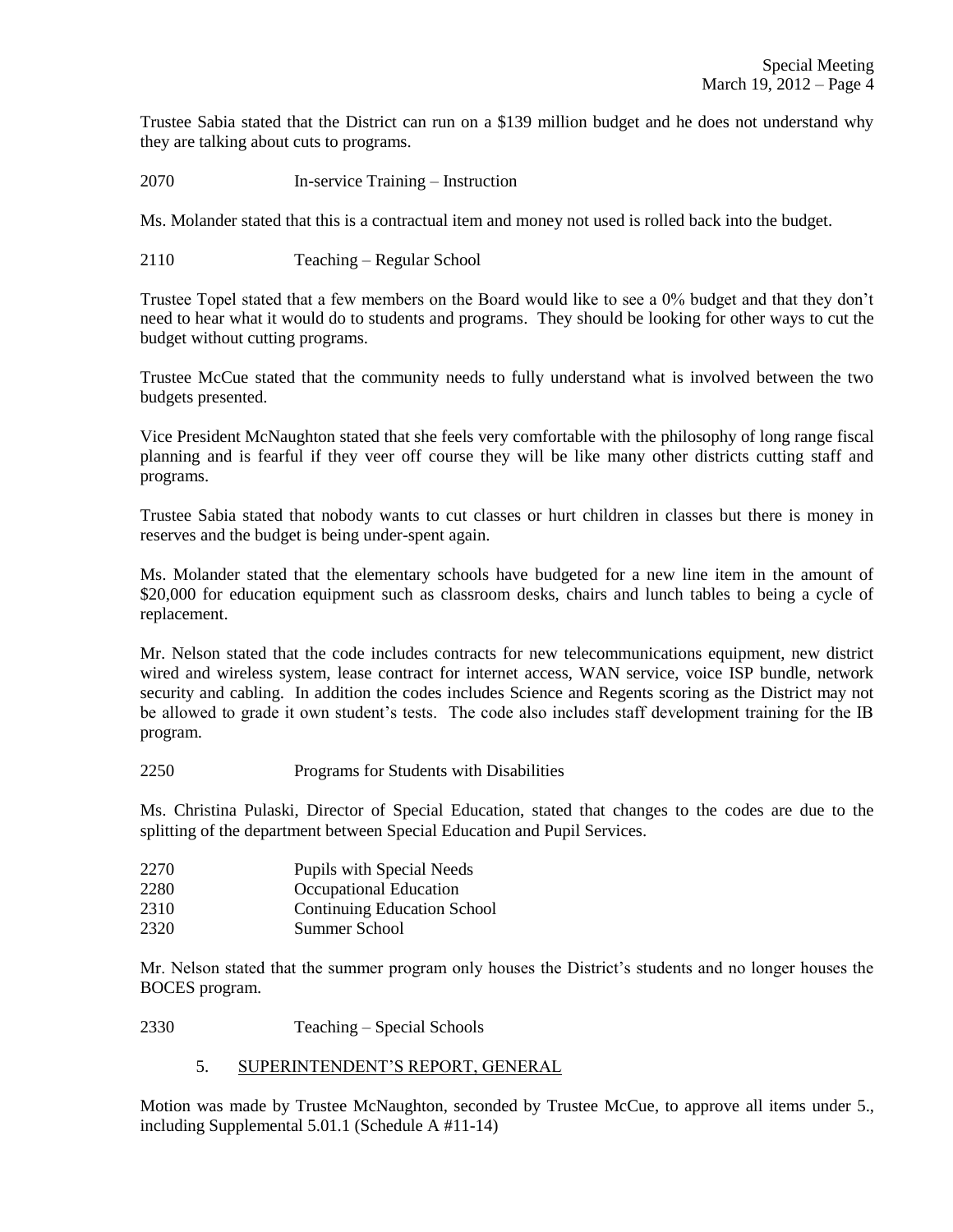Motion was made by Trustee Topel, seconded by Trustee Thompson, to sever item 5.01.1 Schedule A.

Vote on Trustee Topel's motion to sever item 5.01.1 was as follows:

YES: Ms. Binger, Mrs. Gavin, Mrs. McCue, Mrs. McNaughton, Mr. Rapiejko, Mrs. Thompson, Mrs. Topel, Mr. Waldenburg

ABSENT: Mr. Sabia

Motion passed.

Motion was made by Trustee Sabia, seconded by Trustee McNaughton, to sever item 5.01.3 Schedule D.

President Waldenburg asked Trustee Sabia what he objected to on Schedule D.

Vote on Trustee Sabia's motion to sever item 5.01.3 was as follows:

NO: Ms. Binger, Mrs. Gavin, Mrs. McCue, Mrs. McNaughton, Mr. Rapiejko, Mr. Sabia, Mrs. Thompson, Mrs. Topel, Mr. Waldenburg

Motion failed.

5.01 Personnel Schedules, each dated March 19, 2012, and each attached and made part of the official minutes:

| 5.01.1 SEVERED                              |
|---------------------------------------------|
| 5.01.2 Schedule B – Non-Instructional Staff |
| 5.01.3 Schedule D – Extra Pay               |

5.02 Adopting the revised proposed School Calendar for 2012-2013

5.03 Authorizing the administration to survey the community to determine the extent of need for a school breakfast program for the 2012-2013 school year

Vote on Trustee McNaughton's motion to approve all items under 5., excluding severed item 5.01.1, Schedule A, was unanimously carried.

Motion was made by Trustee Binger, seconded by Trustee McCue, to approve item 5.01.1 Schedule A, including Supplemental 8.01.1 Schedule A #11-14

Motion was made by Trustee Thompson, seconded by Trustee Topel, to table item 5.01.1 Schedule A, #11-12.

Trustee Thompson requested further information regarding the 100 hours of curriculum development for the Gifted and Talented Program. There was a brief discussion regarding changing the investigate program to tie-in closer with classroom activity, curriculum writing, and the scope of duties of the G&T facilitators.

Vote on Trustee Thompson's motion to table item 5.01.1 Schedule A, #11-12 was as follows:

YES: Mrs. Gavin, Mr. Rapiejko, Mr. Sabia, Mrs. Thompson, Mrs. Topel

NO: Ms. Binger, Mrs. McCue, Mrs. McNaughton, Mr. Waldenburg

Motion passed.